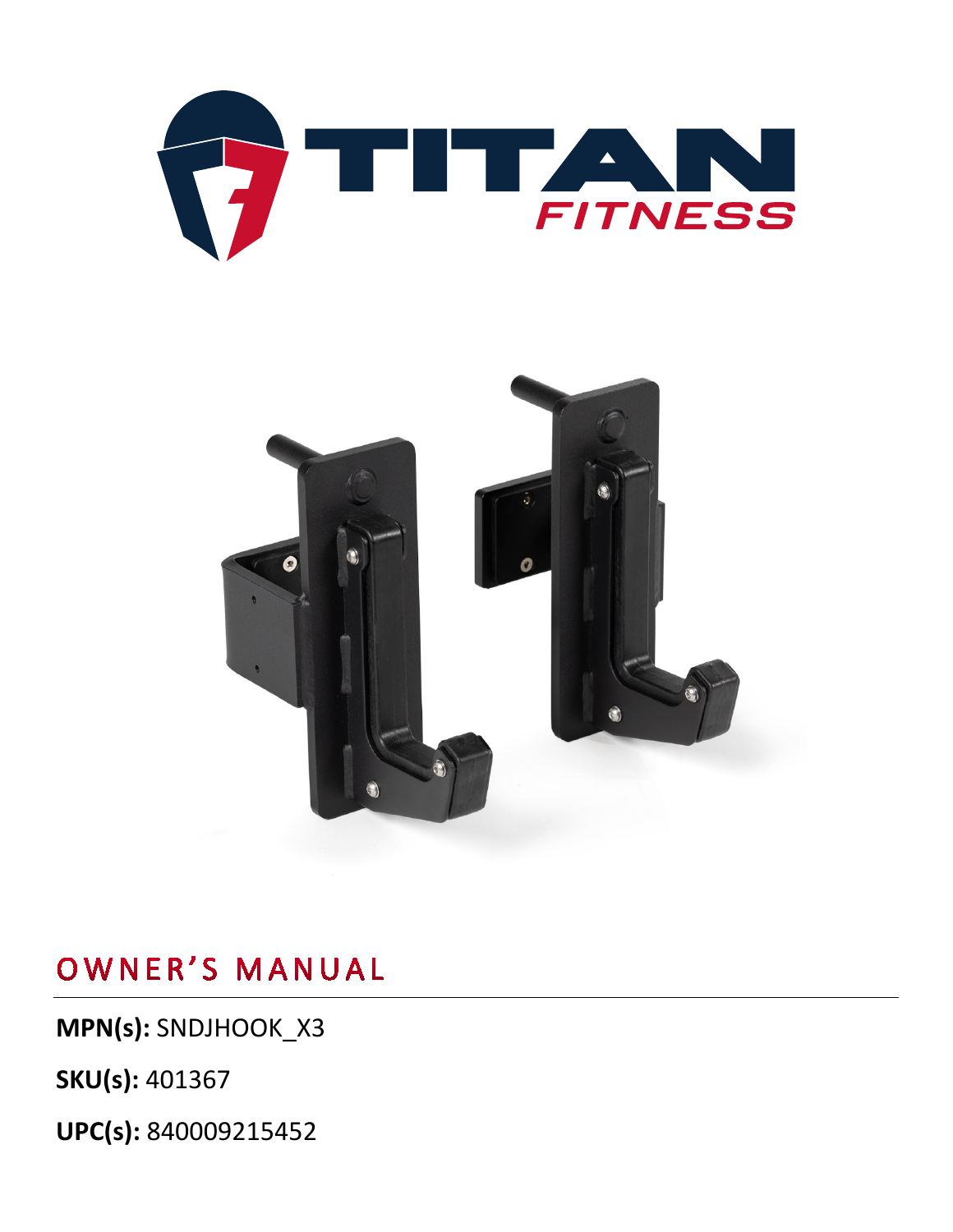

| <b>KEY</b> | <b>BOX</b> | <b>DESCRIPTION</b>         | <b>QTY</b> | <b>KEY</b> | <b>BOX</b> | <b>DESCRIPTION</b>                     | QT |
|------------|------------|----------------------------|------------|------------|------------|----------------------------------------|----|
| (1)        |            | <b>Left Barbell Stand</b>  |            | (6)        | 1          | Plastic Plate 68*58*5                  |    |
| (2)        |            | <b>Right Barbell Stand</b> |            | (7)        |            | Flat Washer $\Phi$ 6.6* $\Phi$ 12*.1.6 | 12 |
| (3)        |            | Φ10 Sleeve                 | 6          | (8)        |            | Hex Bolt M6*15                         | 12 |
| (4)        | 1          | <b>Plastic Safety Hook</b> | 2          | (9)        |            | Hex Bolt M6*10                         | 14 |
| (5)        |            | <b>Back Guard Plate</b>    | 2          |            |            |                                        |    |